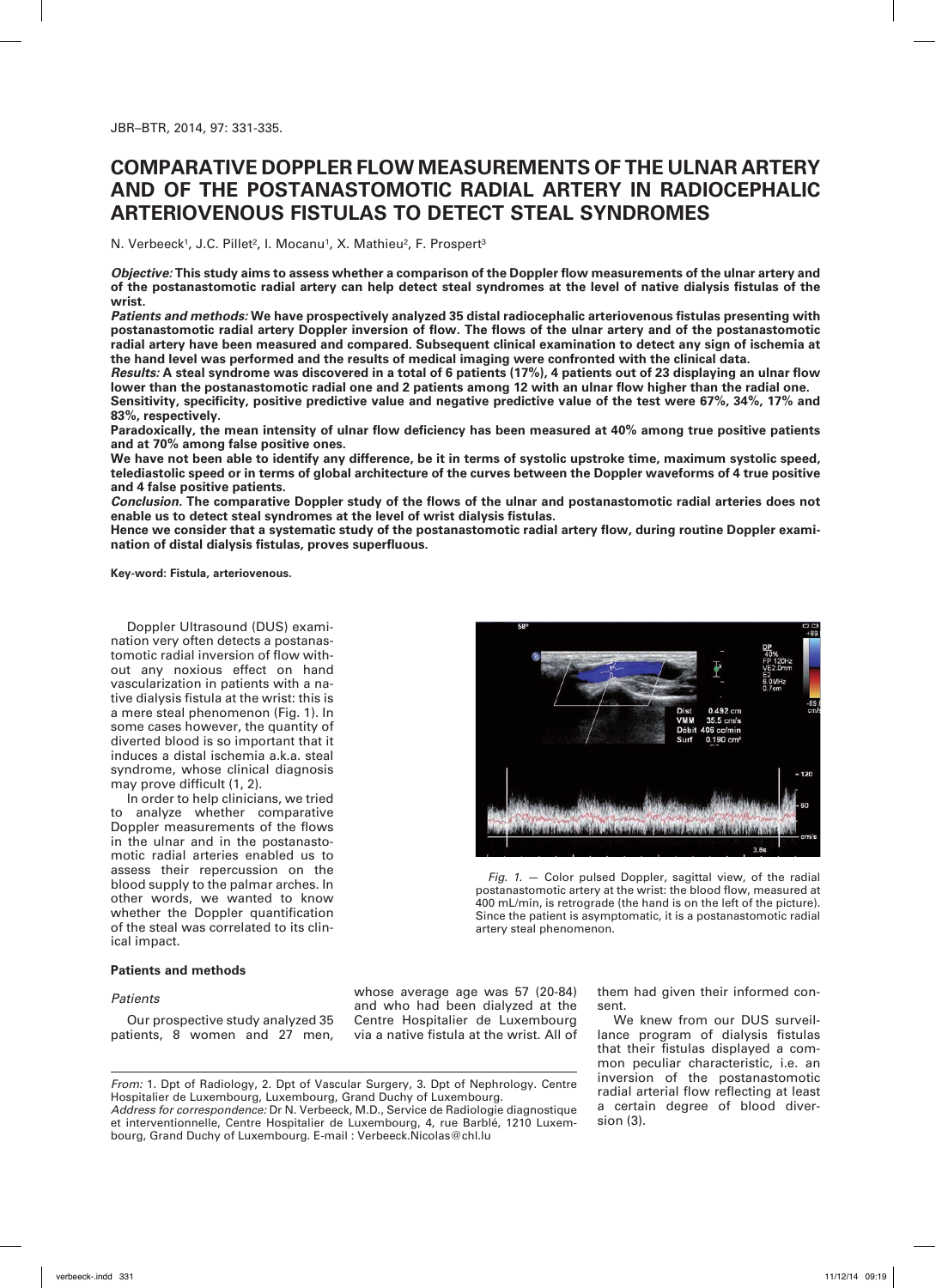*Table I. — Staging of the ischemia related to the symptomatology.*

| Severity of the ischemia: | Symptoms:                                 |
|---------------------------|-------------------------------------------|
|                           | Cold hand or pain during dialysis.        |
| Ш.                        | Pain at rest or numbness in the hand.     |
| III.                      | Skin ulceration or sensori-motor deficit. |
|                           |                                           |

### *DUS analysis*

The DUS examinations have been performed by the radiologists (N.V., I.M.) with a Philips iU22 device coupled with a 12-5 MHz linear probe, used in pulsed mode. The recordings, which took less than five minutes, were made prior to the dialysis sessions. The flow of the ulnar artery at the level of the wrist and the reversed flow of the postanastomotic radial artery were calculated automatically, in mL/min, over 3 or 4 cardiac cycles. The results have been recorded in a digital archive system. Doppler analysis criteria have been observed: adjustment of the impulsion repetition frequency, size of the gate (at least 2/3 of the vessel diameter) and angle of insonation between 30 and 70°. The color function has been used to detect vascular lumens.

The results for the 35 patients were gathered in a simple table.

Next we examined the Doppler curves of 4 true positive and 4 false positive patients and measured the systolic upstroke time, the maximal systolic speeds and the telediastolic speeds. Eventually, we compared the global architecture of the curves.

#### *Clinical examination*

Within a week after the DUS examination, the vascular surgeons (J.P., X.M.) examined each patient clinically. The positive clinical criteria were: a cold, colorless or numb hand, decreased amplitude of the arterial pulses, hand pain on or off dialysis, neurologic deficit or trophic changes. Differential diagnoses were excluded. The patients who did not display at least one of these symptoms were considered as free from steal syndrome and were thus labelled as "negative".

### **Results**

For 23 of the patients, the fistulas displayed a retrograde radial flow higher than the prograde ulnar flow; only 4 of them (11%) had a steal syndrome. Among the other 12 patients (34%), whose ulnar flow was higher than the radial flow, we discovered two patent cases (6%) of steal syndrome.

The deficit or the excess of ulnar flow in relation to radial flow was then calculated in percentages. In 4 true positive patients we discovered an average ulnar deficit of 40% (range: 20-60%) whereas it reached 70% (range: 15-300%) in the 19 false positive patients.

The Doppler curves of 4 true positive and 4 false positive patients didn't show any difference in terms of systolic upstroke times and maximal systolic or telediastolic speeds. The global architectures of the curves were similar.

#### **Discussion**

The constant aging of the population results in an increase of the occurrence of vascular and metabolic disorders with an impact on renal function, such as arterial hypertension or diabetes, hence, a rise in the number of patients suffering from total renal failure and requiring renal transplantation or hemodialysis (2, 3).

Native fistulas are presently the modality of choice, before vascular prostheses and catheters, to dialyze patients awaiting renal transplantation or who cannot be transplanted (3). Yet, this method, imagined in the USA as early as 1966, has its limits and one of its most dreaded complications is distal ischemia (2). Though it occurs mainly at the level of upper-arm fistulas (5-10%), it can also develop after the construction of a wrist fistula (0.5-1%) (3-7).

Called DASS (dialysis associated steal syndrome) (2, 5), DHIS (distal hypoperfusion ischemic syndrome) (4), HISS (hand ischemia steal syndrome) (8), DAIIS (dialysis access induced ischemia syndrome) (7) or even HAIDI (hemodialysis access-induced distal ischemia) (9) in the Anglo-Saxon literature, blood diversion consists in fact of two distinct entities : the rather common steal phenomenon, where the postanastomotic arterial radial flow is reversed, without any concomitant downstream ischemic symptom and the much less frequent steal syndrome, where the retrograde flow is so important that it induces distal clinical signs of vascular arterial deficit (2).

Steal syndromes occur preferably in older, in female and in diabetic patients (2). Their mechanisms are complex and have not been thoroughly understood yet (7). First of all, the anastomosis of the artery to the vein, a low resistance system, implies de facto a vascular steal that is the more important as the fistula flow is high; this implies that brachial fistulas, which are known to have a larger flow, are more often burdened with steal syndromes than wrist fistulas (1, 4, 7, 9-11). The second mechanism of distal ischemia is a proximal or a distal stenosing arterial lesion, whether it be arteriosclerotic, favored by uremia, dyslipemia or even smoking, or diabetic microangiopathic (1, 4, 7, 12). The third offending mechanism is venous hyperpressure occurring when a significant stenosis develops in the venous segment of the fistula (4). A last contributing factor to distal ischemia is also mentioned: the secondary arterial hypotension during dialysis sessions (9).

The symptoms of steal syndrome include: coolness, pain, pallor and weakness of the arterial pulses. They may also cause amyotrophy, neurological troubles and skin ulcerations (2). A classification of the symptoms has been suggested, similar to that of Leriche and Fontaine for ischemia of the lower limbs (Table I) (1, 12). Paucisymptomatic forms generally develop rather quickly and their slow involution is the rule whereas severe attacks occur later and have a tendency to worsen (4).

The differential diagnosis of hand ischemia includes: carpal tunnel syndrome, arthropathy, reflexive sympathetic dystrophy and ischemic monomelic neuropathy. In these instances and contrarily to ischemia attacks caused by blood diversion, the hand remains warm (1, 4).

Steal syndromes are mainly detected at clinical examination using, among others, a test that checks whether the vascularization of hand and fingers improves during compression of the venous segment of the fistula (1). Since clinical diagnosis of steal may prove difficult, measurements of the digito-brachial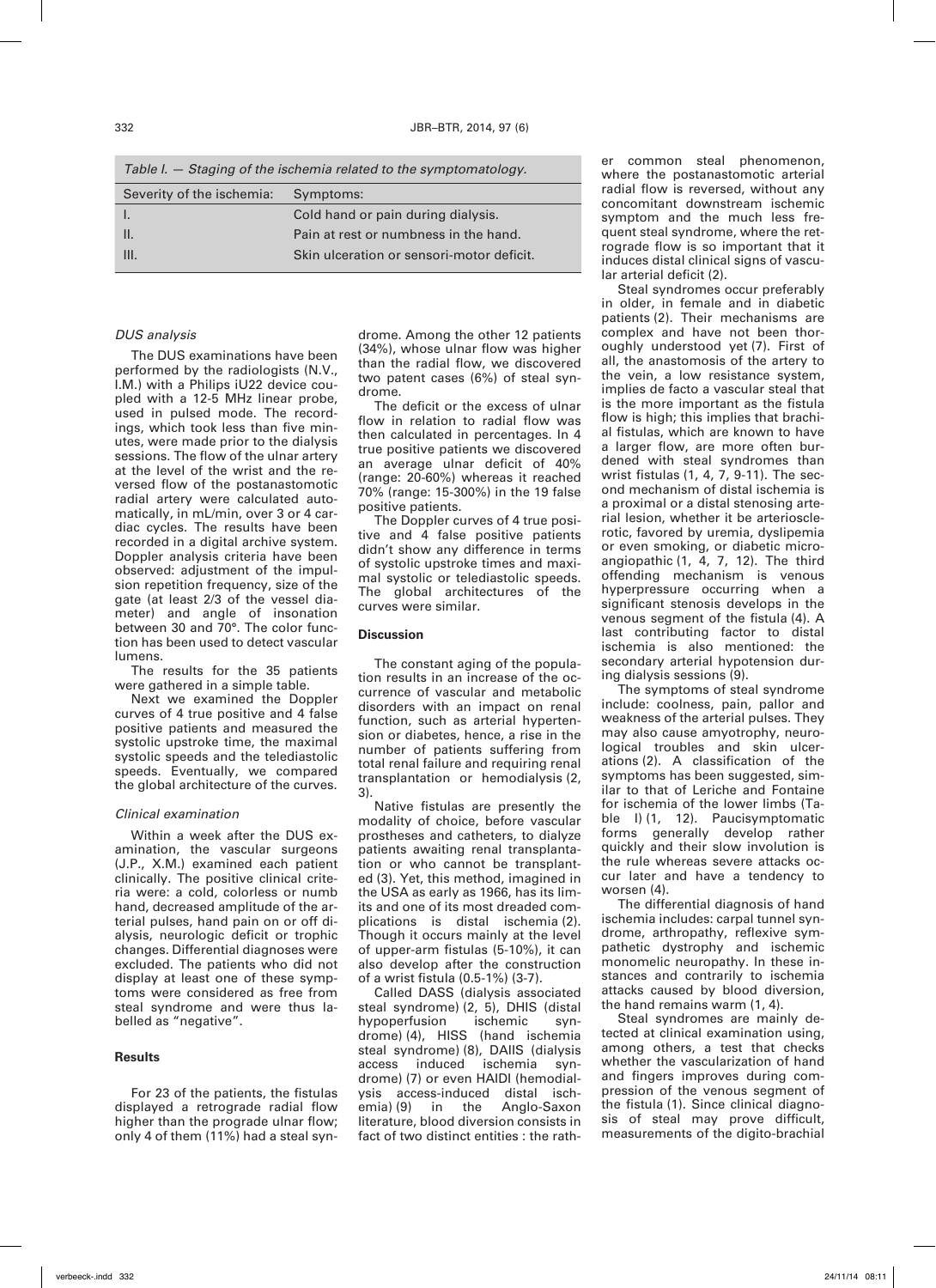

*Fig. 2.*  $-$  (same incidences as figure 1) the radial flows in these patients, one being symptomatic (A) and the other not (B), are reversed ; the patterns of the Doppler spectrums are perfectly identical.

C, D : color pulsed Doppler, sagittal view, of the wrist ulnar artery: the blood flows are orthograde (the hand is at left of the pictures) and the shapes of their spectrums look similar. The patient of figure C is symptomatic, whereas the patient of figure D is not.

index as well as Doppler measurements of velocity and outflow have been suggested but their usefulness remains doubtful (2, 4, 5, 7, 13).

Ideally, steal syndromes should be treated in order to increase the distal arterial flow without diminishing the fistula flow in an unacceptable way (1). Watchful waiting is the rule as long as the patient remains paucisymptomatic (4, 7). Decreasing the fistula flow by reducing the caliber of the draining vein of the fistula does not seem to be a good solution (5). Whenever possible, arterial dilation must be recommended (1, 6, 8, 12, 14). Surgical or endovascular procedures have been proposed, such as closing the pre- or postanastomotic radial artery (in case of hyperflow). DRIL, distal revascularization and internal ligation and RUDI, revision using distal inflow can be used with good chances of success (4, 10). Finally, as a last resort, closing of the fistula must be contemplated if its flow is lower than 400mL/min (10).

A DUS study of the postanastomotic radial artery flow is the ideal means to detect steal phenomena. Its interest remains, nevertheless, more than theoretical since these phenomena, by definition, prove harmless. We wanted to determine whether a comparative study of the flows of the ulnar artery at wrist level and of the postanastomotic radial artery in the course of a DUS examination enabled us to detect steal syndromes, even to assess their severity, in a timely manner. Therefore, we selected 35 dialysis patients presenting with a radio-radial wrist fistula with a permeable orthograde flow ulnar artery and a retrograde flow postanastomotic radial artery. The selection of the patients was made easier thanks to the DUS surveillance program of fistulas, set up by our institution several years ago and recommended by scientific consensus (3).

Our comparative study of the flows in distal arteries of the wrist does not prove productive in terms

of sensitivity (67%), specificity (34%) or positive predictive value (17%). Its negative predictive value is the only one to get back some color, reaching 83%. Though we were expecting to discover higher ulnar deficits in true positive rather than in false positive patients, the average deficit was, paradoxically, much lower in the former group (Fig. 2 A-D). Finally, a sharp comparative spectral analysis of the waveforms of the 4 true positive and 4 false positive patients did not demonstrate any difference, be it in terms of systolic upstroke time, maximum systolic speed, telediastolic speed or in terms of curve architecture.

As to us, the poor capacity of DUS to detect steal syndromes is at least partially due to the role of arterial collaterals (Fig. 3), whose triggering is random and complex but can be extremely effective to feed distal arteries. Classical angiography or angio-MRI, whose interpretation remains more complex in our experience, are the gold standards and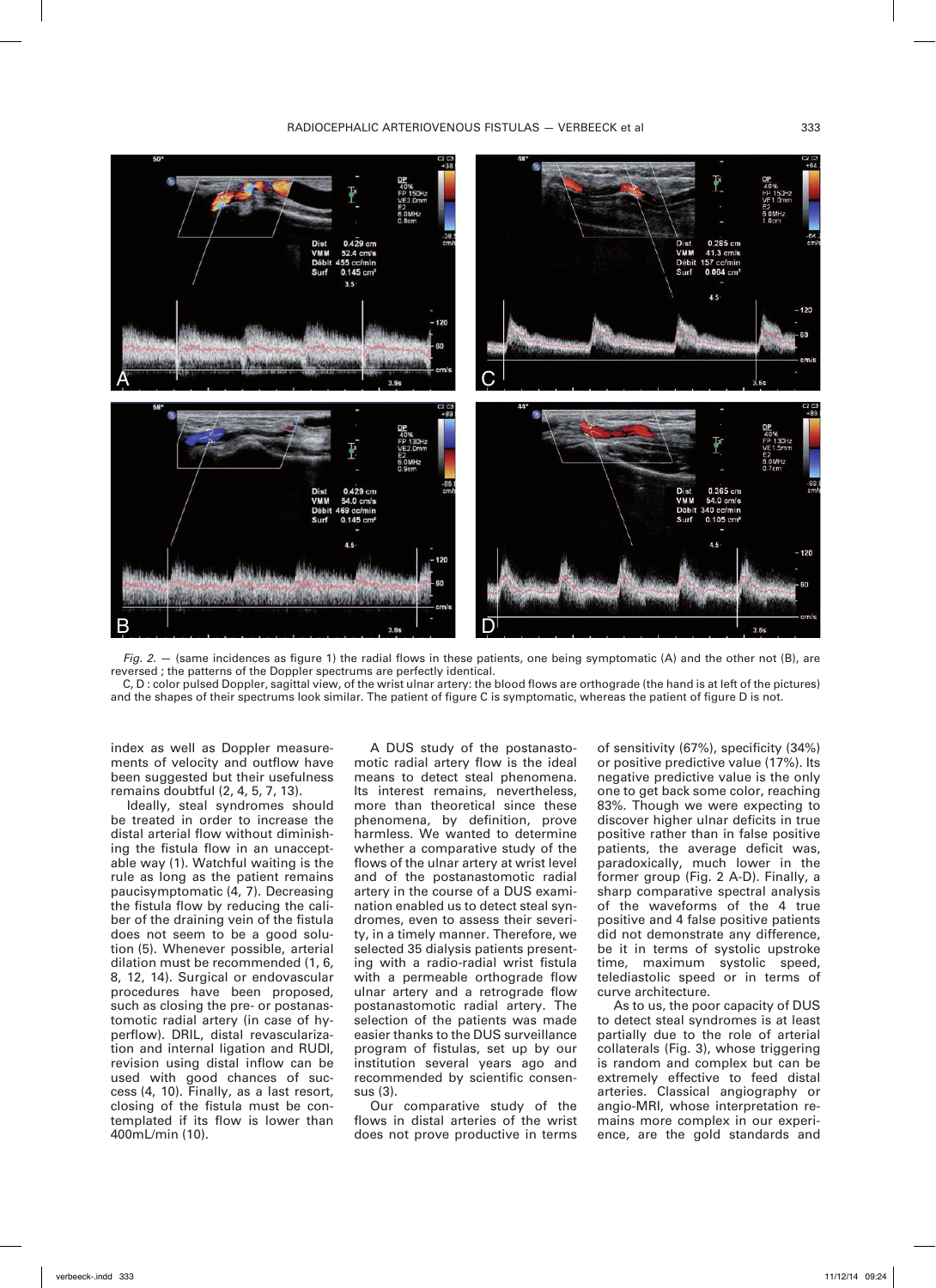

*Fig. 3. —* The upper limb arteries are widely collateralized: deep brachial artery, recurrent arteries of the elbow and common interosseous artery (source: Lippincott, Williams & Wilkins, Atlas of Anatomy).

underline, when all is said and done, the simplistic character of our comparative study and its lack of productivity. An exhaustive DUS of the collaterals would, theoretically, be possible but we consider it is virtually impossible to carry out in clinical practice since it is too time consuming.

This study demonstrates that the routine examination of the postanastomotic radial arterial flow of dialysis wrist fistulas is fundamentally unnecessary. We did know that it is useless with asymptomatic patients. It is also not recommended in case of steal syndrome since it is not capable of detecting or excluding its presence when dealing with a severe ischemia of the hand. It may be interesting to know, at the very most,

*Fig. 4.* — Digital subtraction angiography: the venous stenosis before (A) and after (B) dilation. C, D: color and pulsed Doppler, sagittal view, of the postanastomotic radial artery at the wrist of a patient with steal phenomenon, before and after venous dilation (the hand is at right of the pictures): the steal phenomenon increases, the reversed radial flow rising from 130 to 200 mL/min.